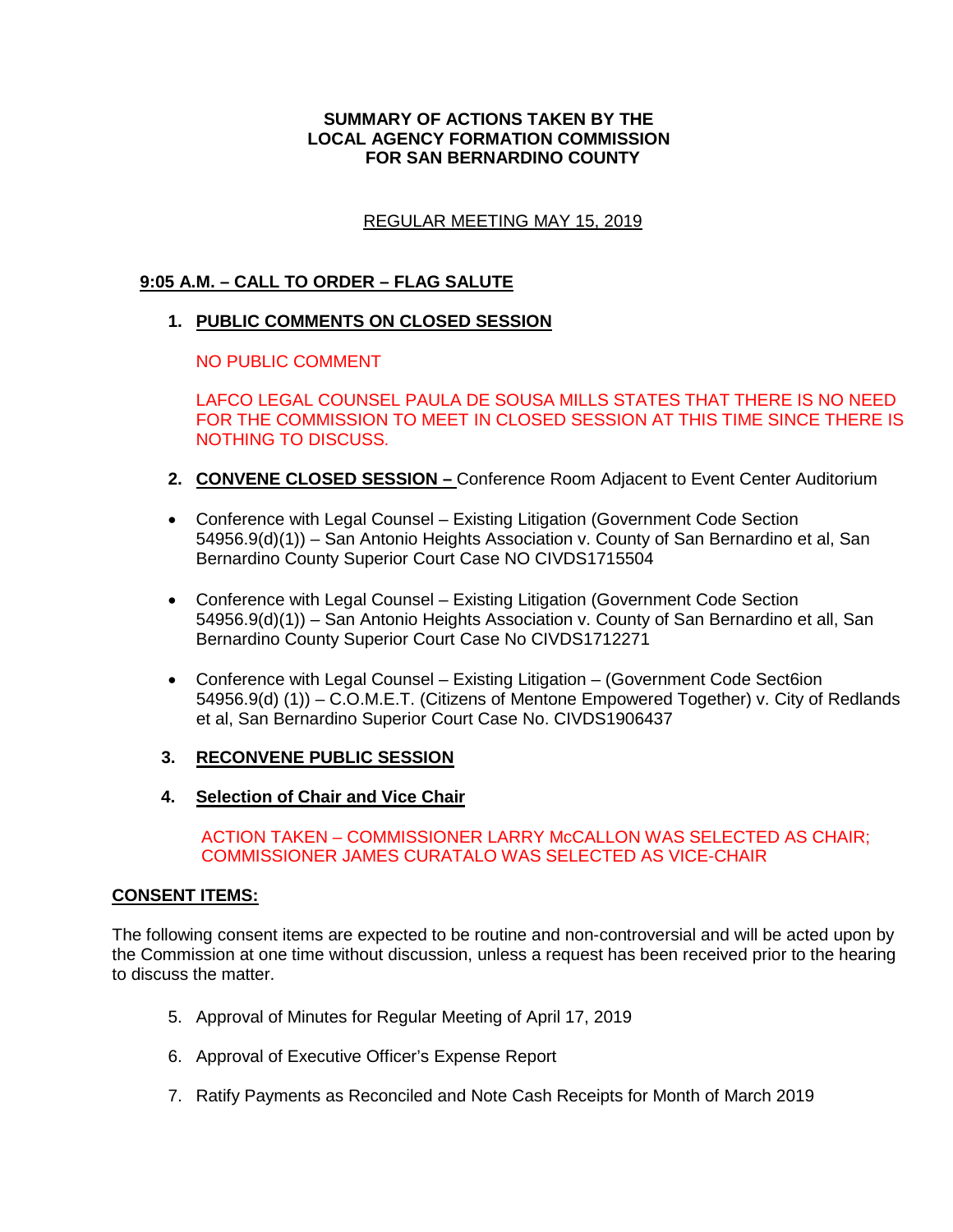8. Consent Items Deferred for Discussion

ACTION TAKEN – APPROVAL OF MINUTES AND STAFF'S RECOMMENDATIONS FOR ITEMS 6 AND 7 APPROVED IN THEIR ENTIRETY.

#### **PUBLIC HEARING ITEMS:**

9. Consideration of: (1) CEQA Statutory Exemption for LAFCO 3230; and (2) LAFCO 3230 – Sphere of Influence Amendment for County Service Area 120 (zero sphere of influence)

ACTION TAKEN – STAFF'S RECOMMENDATION APPROVED IN ITS ENTIRETY WITH MODIFICATION TO INCLUDE STATUS REPORTS EVERY SIX MONTHS

10. Consideration of: (1) CEQA Statutory Exemption for Schedule of Fees, Deposits and Charges Revision; and (2) Review and Adoption of Schedule of Fees, Deposits, and Charges Effective July 1, 2019

ACTION TAKEN – STAFF'S RECOMMENDATION APPROVED IN ITS ENTIRETY

11. Review and Consideration of Amendments to Policy and Procedure Manual Section III – Human Resources

ACTION TAKEN – STAFF'S RECOMMENDATION APPROVED IN ITS ENTIRETY

12. Review and Adoption of Final Budget for Fiscal Year 2019-20 including the Apportionment for Independent Special Districts, Cities and the County

ACTION TAKEN – STAFF'S RECOMMENDATION APPROVED IN ITS ENTIRETY

#### **INFORMATION ITEMS:**

13. Legislative Update Report

REPORT PROVIDED

14. Executive Officer's Oral Report

REPORT PROVIDED

15. Commissioner Comments

COMMENTS PROVIDED

16. Comments from the Public

NO COMMENTS PROVIDED

### **THE COMMISSION HEARING ADJOURNS AT 9:37 A.M.**